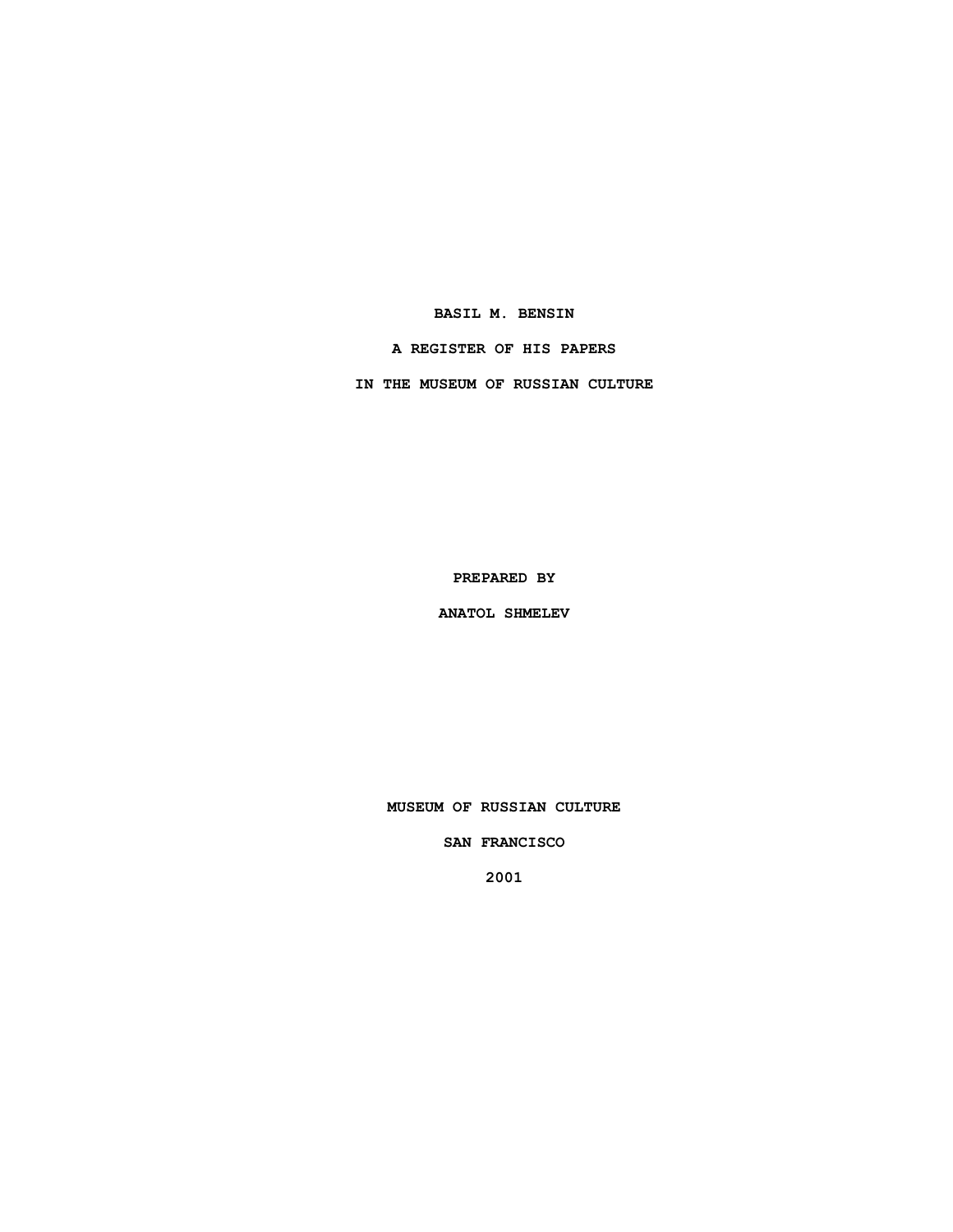## **BASIL M. BENSIN**

# **BIOGRAPHICAL NOTE**

| 1881 January 30 (O.S.) Born, Russia |                                                                                        |
|-------------------------------------|----------------------------------------------------------------------------------------|
| 1912                                | M. S., Agricultural Sciences, University of<br>Minnesota<br>Returned to Russia         |
| 1913                                | Author, Izuchenie zasukhoustoichivykh ras sel'sko-<br>khoziaistvennykh rastenii        |
| 1923                                | Author, Sel'skoe khoziaistvo i kooperatsiia v S.-<br>Amerikie                          |
| 1924                                | Author, Shkola i sel'skoe khoziaistvo                                                  |
| 1930                                | Arrived in the United States                                                           |
| 1945-1948                           | Agronomist, Alaska Agricultural Experiment Station<br>Instructor, University of Alaska |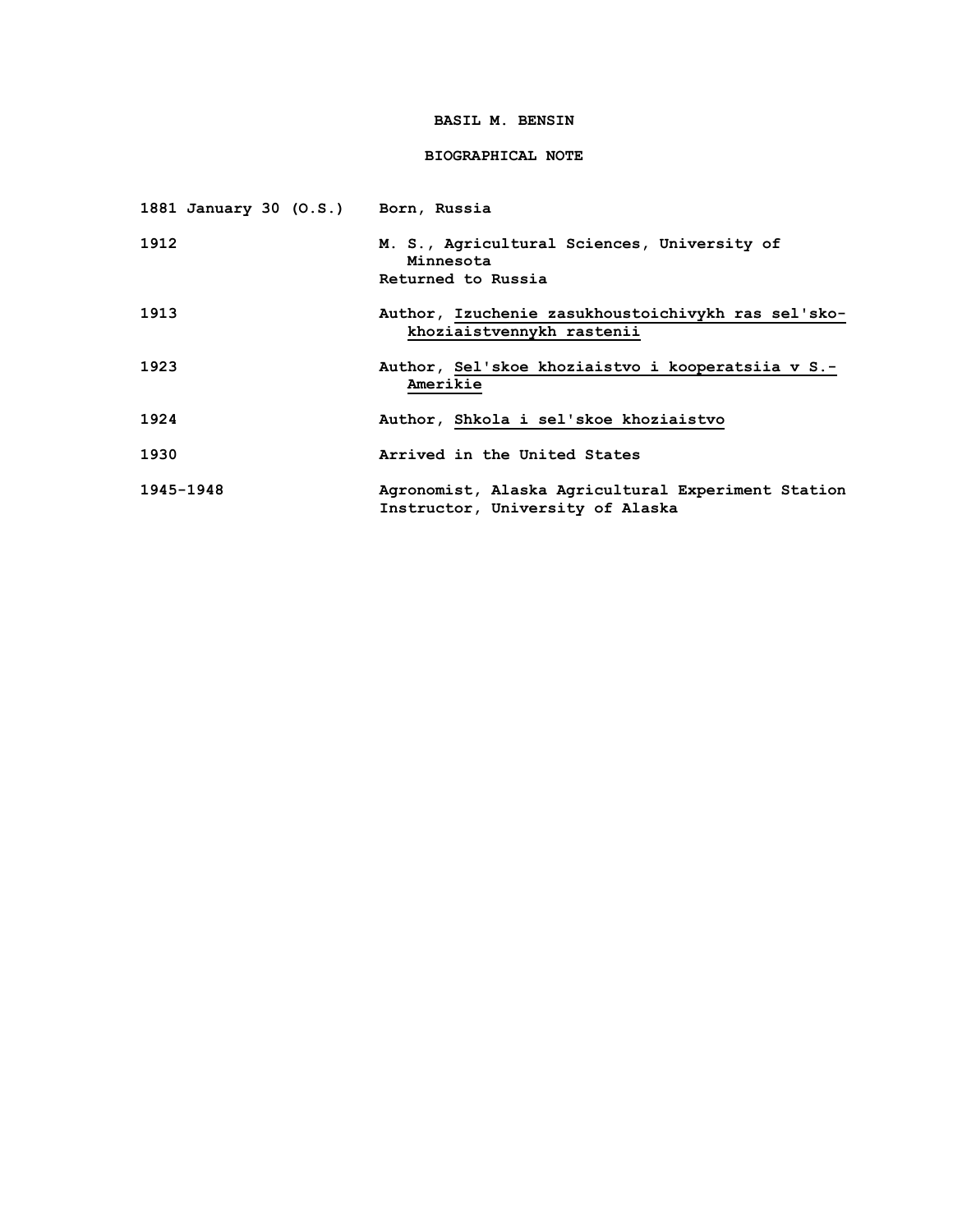#### **SCOPE AND CONTENT NOTE**

#### **BASIL M. BENSIN PAPERS**

**Basil M. Benzin (Vasilii Mitrofanovich Benzin) was an agricultural expert active in Russia (to 1920), Czechoslovakia (1921-1930) and the United States (1910-1912 and 1930 to his death). The collection includes his written works on varioua aspects of agronomy and its economic organization, as well as a file of unique materials on the history of Russian Sokol organizations in Europe and the United States (SUBJECT FILE/Athletic clubs). Also interesting are the files on his son's (Igor Bensen) career as an engineer for General Electric and inventor of flying contraptions (BIOGRAPHICAL FILE/Family file/Bensen, Igor, and PHOTOGRAPHS/Bensen, Igor).**

**Detailed processing and preservation microfilming for these materials were made possible by a generous grant from the National Endowment for the Humanities and by matching funds from the Hoover Institution and Museum of Russian Culture. The grant also provides depositing a microfilm copy in the Hoover Institution Archives. The original materials and copyright to them (with some exceptions) are the property of the Museum of Russian Culture, San Francisco. A transfer table indicating corresponding box and reel numbers is appended to this register.**

**The Hoover Institution assumes all responsibility for notifying users that they must comply with the copyright law of the United States (Title 17 United States Code) and Hoover Rules for the Use and Reproduction of Archival Materials.**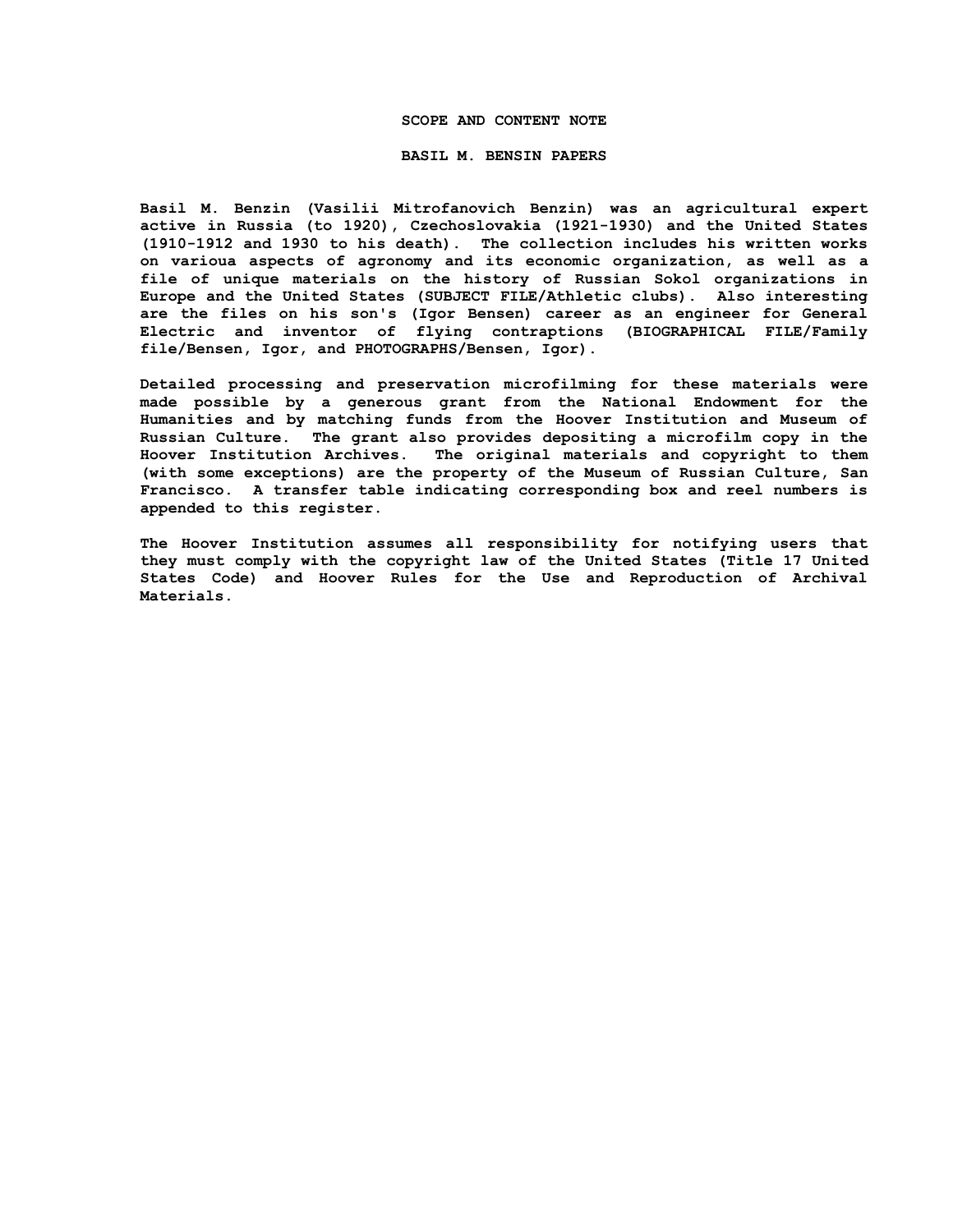## **REGISTER**

# **BASIL M. BENSIN PAPERS**

## **SERIES DESCRIPTION:**

| Box Nos      | Series                                                                                                                                   |
|--------------|------------------------------------------------------------------------------------------------------------------------------------------|
| $\mathbf{1}$ | BIOGRAPHICAL FILE, 1945-1951. Articles, award,<br>bibliographies, clippings and family file, arranged<br>alphabetically by physical form |
| 1            | CORRESPONDENCE, 1970. One greeting card sent to N. A.<br>Slobodchikov                                                                    |
| $\mathbf{1}$ | SPEECHES AND WRITINGS, 1913-1952. Articles and books,<br>arranged chronologically by title                                               |
| $\mathbf{1}$ | SUBJECT FILE, 1924-1937. Clippings, receipt and printed<br>matter arranged alphabetically by subject                                     |
| 1            | PHOTOGRAPHS, n.d. Three prints of B. M. Bensin and five<br>of Igor Bensen and his gyrocopters                                            |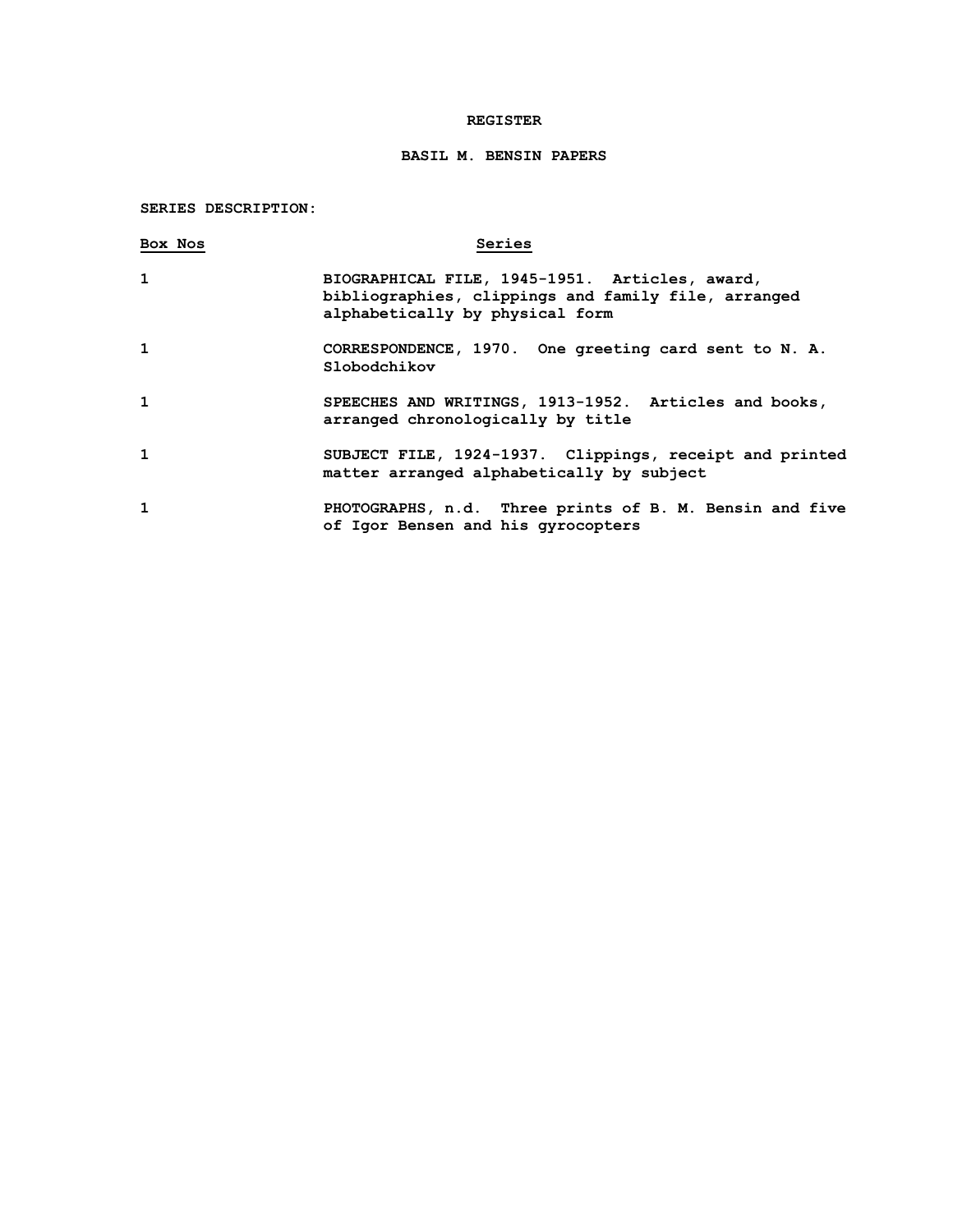|         | Box Folder     |                                                           |
|---------|----------------|-----------------------------------------------------------|
| Nos Nos |                | Contents                                                  |
|         |                |                                                           |
| 1.      |                | BIOGRAPHICAL FILE, 1945-1951                              |
|         | 1              | Articles about B. M. Bensin. Includes entry from          |
|         |                | International Who's Who, 1948 June                        |
|         | $\overline{2}$ | Award                                                     |
|         | 3              | Bibliographies of works published                         |
|         | 4              | Clippings about or mentioning B. M. Bensin<br>Family file |
|         | 5              | Bensen, Igor Vasil'evich (son). Biographical              |
|         |                | materials. See also PHOTOGRAPHS                           |
|         | 6              | Benzin, A. M. (brother?). Clipping and                    |
|         |                | description of his inventions                             |
|         | 7              | CORRESPONDENCE, 1970. One greeting card sent to N. A.     |
|         |                | Slobodchikov                                              |
|         |                | SPEECHES AND WRITINGS, 1913-1952                          |
|         | 8              | "Agricultural Self-Sufficiency Possible in Alaska,"       |
|         |                | Ketchikan Alaska Chronicle, n.d. Printed copy             |
|         | 9              | "Agroecology: Basic Science of Agriculture," n.d.         |
|         |                | Typescript                                                |
|         | 10             | "Arctic Coldframes with Miracle Solar Reflectors for      |
|         |                | Northern Climates, " n.d. Printed copy                    |
|         | 11             | "Arctic Solar Reflectors for Northern Climates," n.d.     |
|         |                | Printed copy                                              |
|         | 12             | "K istorii vozniknoveniia i razvitiia nauki               |
|         |                | agroekologii, " n.d. Holograph                            |
|         | 13             | "'Russkii sokol:' Ego zadachi i tsieli v Amerikie,"       |
|         |                | n.d. Printed copy                                         |
|         | 14             | Izuchenie zasukhoustoichivykh ras sel'sko-                |
|         |                | khoziaistvennykh rastenii, 1913. Printed copy             |
|         | 15             | Sel'skoe khoziaistvo i kooperatsiia v S.-Amerikie, 1923.  |
|         |                | Printed copy                                              |
|         | 16             | Shkola i sel'skoe khoziaistvo, 1924. Printed copy         |
|         | 17             | "O siemenakh i o posievie," and "Zasukhi i neurozhai v    |
|         |                | Rossii," Kalendar' dlia russkikh zemlediel'tsev na        |
|         |                | 1925 god, 1925. Printed copy                              |
|         | 18             | "Polevyia kul'tury Iuga i Iugo-Vostoka Rossii,"           |
|         |                | Kalendar' dlia russkikh zemlediel'tsev na 1926 god,       |
|         |                | 1926. Printed copy                                        |
|         | 19             | "Agroecological Studies of Maize Plant," Program of a     |
|         |                | lecture, 1930. Printed copy                               |
|         | 20             | "Agroecological Exploration in the Soto La Marina         |
|         |                | Region, Mexico," The Geographical Review, 1935 April.     |
|         |                | Printed copy                                              |
|         | 21             | "The Future of Orthodoxy in America," Russian Orthodox    |
|         |                | Journal, 1945. Printed copy                               |
|         | 22             | "Problems of Agricultural Microclimatology in Alaska,"    |
|         |                | Farthest North Collegian, 1950 March. Printed copy        |
|         | 23             | "Agroecological World Geography," Biologia, 1951.         |
|         |                | Printed copy                                              |
|         | 24             | "Growing Warm Season Vegetables in Alaska," 1951 May.     |
|         |                | Printed copy                                              |
|         | 25             | "Arctic Cold Frames for Northern Climates," 1952.         |
|         |                | Printed copy                                              |
|         | 26             | "Coal Dust for Alaskan Gardens," 1952. Printed copy       |
|         | 27             | "Warm Season Vegetables in Alaska," 1952. Printed copy    |